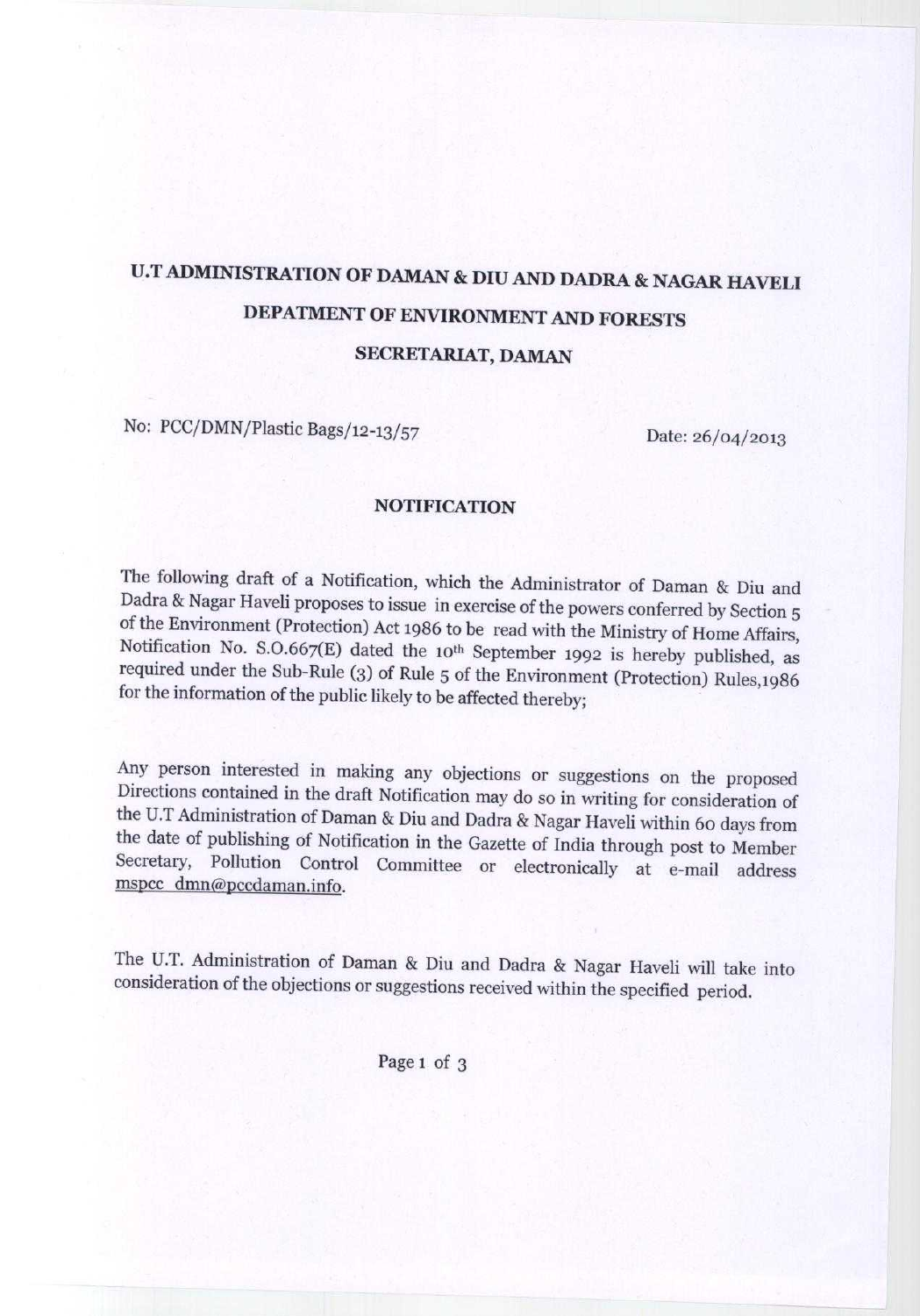## DRAFT NOTIFICATION

**Whereas article** 48-A of **the Constitution of India.inter** -**alia envisages that the state shall endeavour to protect the environment;**

Whereas, the U.T. Administration of Daman & Diu and Dadra & Nagar Haveli after considering the adverse effects of the plastic carry bags on the environment and local ecology,felt that plastic carry bags are littered about irresponsibly and have detrimental effect on the environment;

**And whereas**,it is observed that the plastic carry bags also cause blockage of gutters, sewerage system and drains thereby resulting in serious environmental and health related problems to both humans and livestocks.

Now,therefore in exercise of the powers conferred by section 5 of the Environment (protection) Act 1986 to be read with the Ministry of Home Affairs, Notification No. S.O.667(E) dated the 10<sup>th</sup> September 1992 read with the sub-rule (3) of rule 5 of the Environment (Protection) Rules,1986, the Administrator of Daman & Diu and Dadra & Nagar Haveli hereby directs the following:

2. That the use , sale, storage of all kinds of plastic bags shall be forbidden in respect of the following places in the Union Territories of Daman & Diu and Dadra & Nagar Haveli,namely;

(a)All Hotels & resorts

(b) Hospitals with 20 or more beds except for the use of plastic bags as prescribed under bio medical waste (management and handling) rules 1998.

(c) All fruit and vegetable outlets

(d)All liquor shops.

(e)All Restaurants and eating places having seating capacity of more than 1o seats.

(f)All shops in main markets and local shopping centres and all shopping malls.

Page 2 of 3